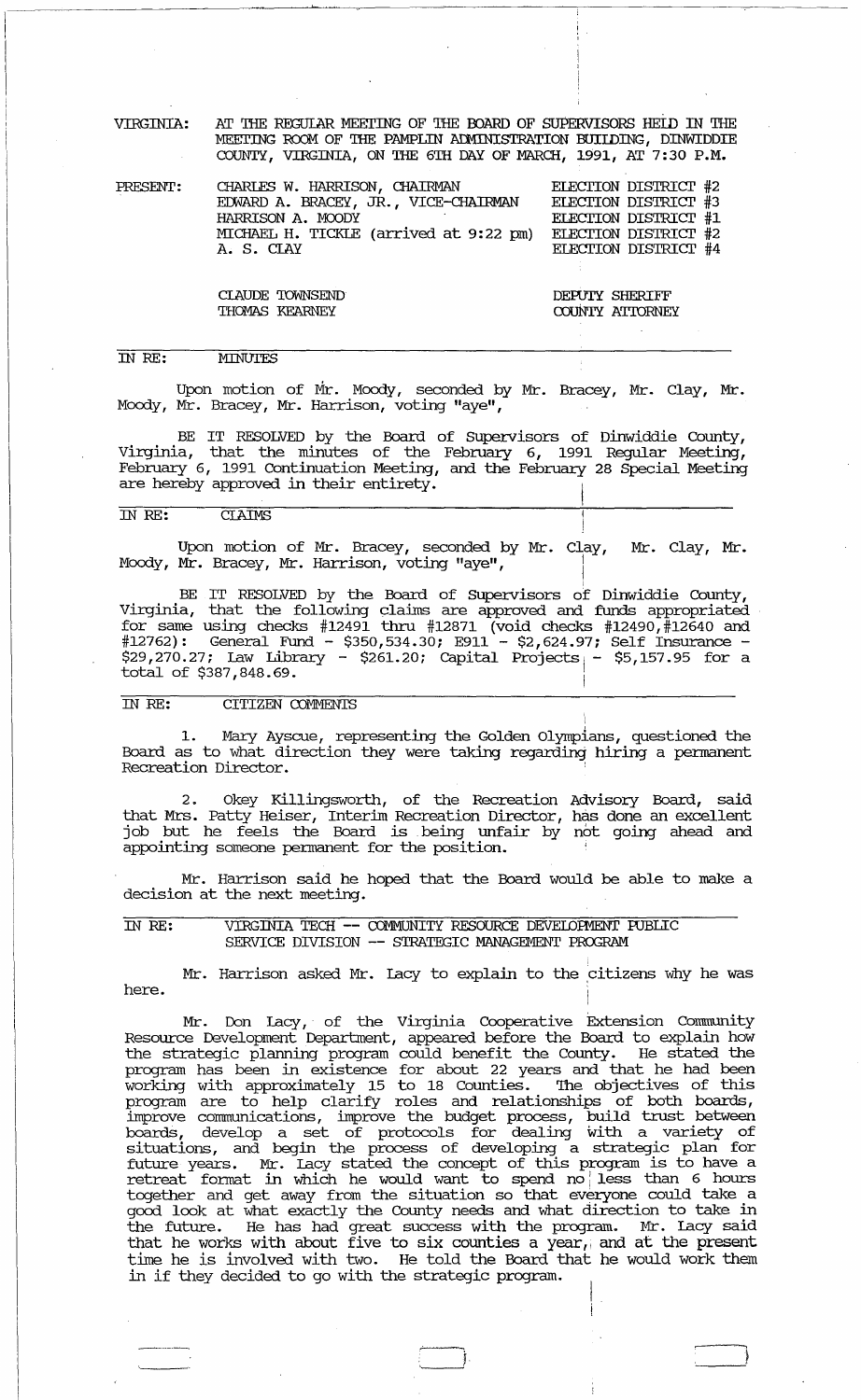$\bar{\mathcal{A}}$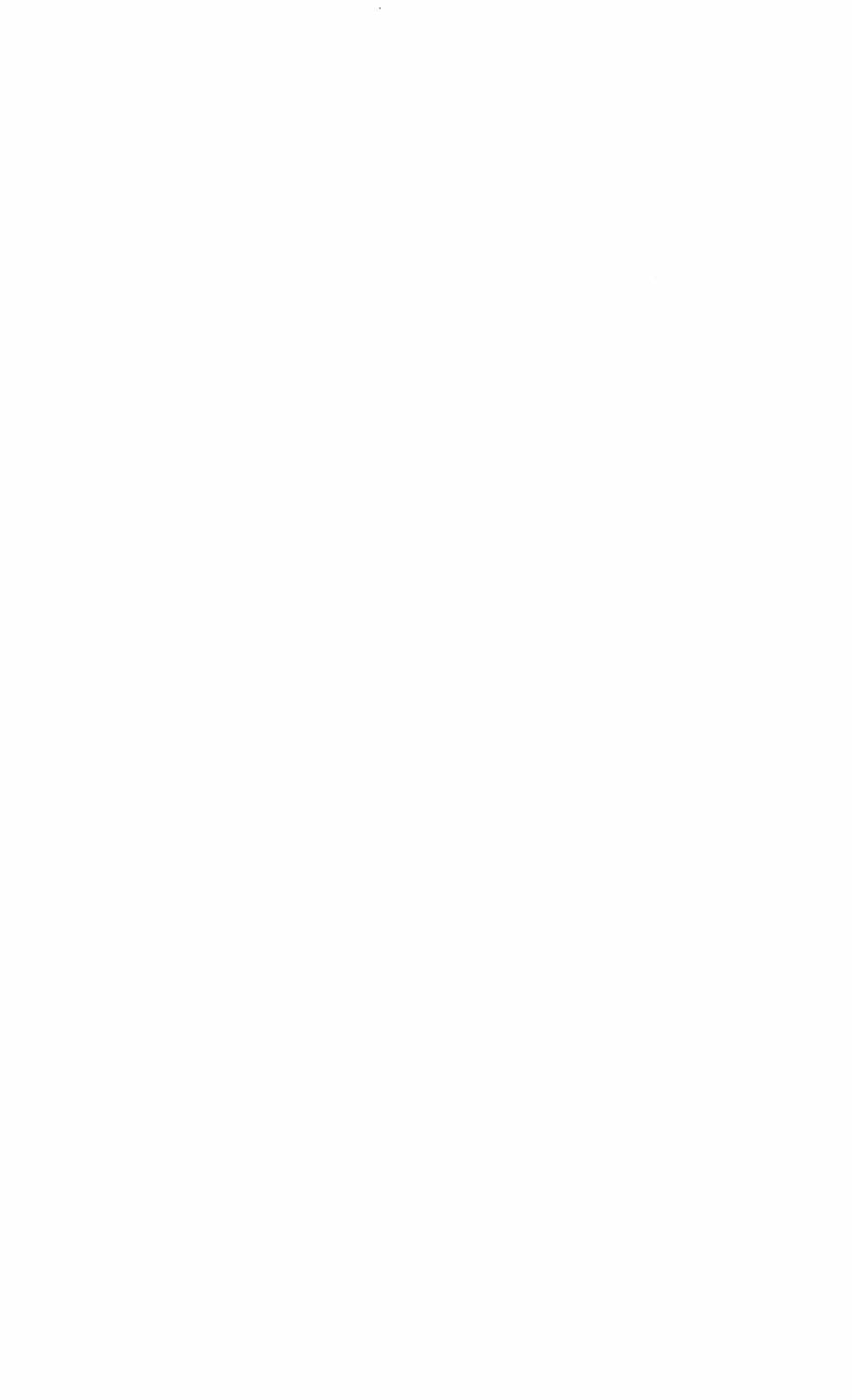Mr. cashwell asked how the program would affect the budget process and/or the leadership roles of the Board Members.

**/** 

Mr. Lacy said it would give the Board focus on targets to reach for the future.

Mr. Clay asked what other counties he had worked with that were similar to Dinwiddie. Mr. Lacy said he was involved in an extensive program in louisa. Tazewell and Russell counties were also similar to Dinwiddie.

The County Administrator stated that the Board wants to better understand the operation of the various departments and how the money is spent. He asked will this program help both this Board and the School Board in the budget process? Mr. Lacy said this has been his experience in the past.

## IN RE: REFORT -- VIRGINIA DEPARIMENT OF TRANSPORTATION

Mrs. Penny Forrest, Resident Engineer, Virginia Department of Transportation, reported to the Board that the construction on the bridge on Route 600 is about to start. '!he guard rail on Route 626 is up and in place. Bids have been received on the turn lanes and traffic signals on 460 West at the Wal-Mart site. '!he contract should be awarded later this month and work should begin as soon as possible. Mrs. Forrest reminded the Board that the letter for the second phase of the Revenue Sharing Program for the Wal-Mart project needs to be sent to VDOT.

Mr. Bracey asked Mrs. Forrest if anything could be done at the intersections of Boydton Plank Road and Route 142. Mrs. Forrest infonned. Mr. Bracey that a traffic signal was being installed at the intersection right now. voor has just started the work there.

The County Administrator asked Mrs. Forrest where we stood as far as the project for the crossing anus for the railroad crossing at carson. Mrs. Forrest stated the project should be advertised in April, bids received in May and the contract should be awarded in June.

Mr. Moody wanted to know if Mr. lester had contacted her in regard to the hill on Route 622. Mrs. Forrest said he had mentioned it and that they plarmed to get out there, but had not been able to get there yet.

# IN RE: COMMISSIONER OF THE REVENUE

Mrs. Deborah Marston, Commissioner of the Revenue, said she had no report, but would be glad to answer any questions.

#### IN RE: TREASURER REPORT

Mr. William E. Jones submitted his report to the Board and stated that things looked fairly well. One item he brought to the attention of the Board was the outstanding personal property collection in the amount of \$254,882.06 which indicates the balance left based on budget projection. He said he needed to discuss this with the Board at the next meeting.

Mr. Moody asked Mr. Jones if his question was on how he could recoup this amount. Mr. Jones stated that more or less he was going to ask for a little help because he felt he was not going to be able to make that projection. projection.

#### IN RE: CDMMONWEATIIH ATIORNEY

Mr. T. O. Rainey, III, Commonwealth Attorney, stated he had no report but would be glad to answer any questions the Board might have.

# IN RE: SHERIFF

Mr. Claude Townsend, Deputy Sheriff, stated he had no report for the Sheriff's office.

#### IN RE: BUIIDING INSPECTOR -- REPORT

Mr. DNayne Abernathy, Building Inspector, submitted his report for the month of February, 1991.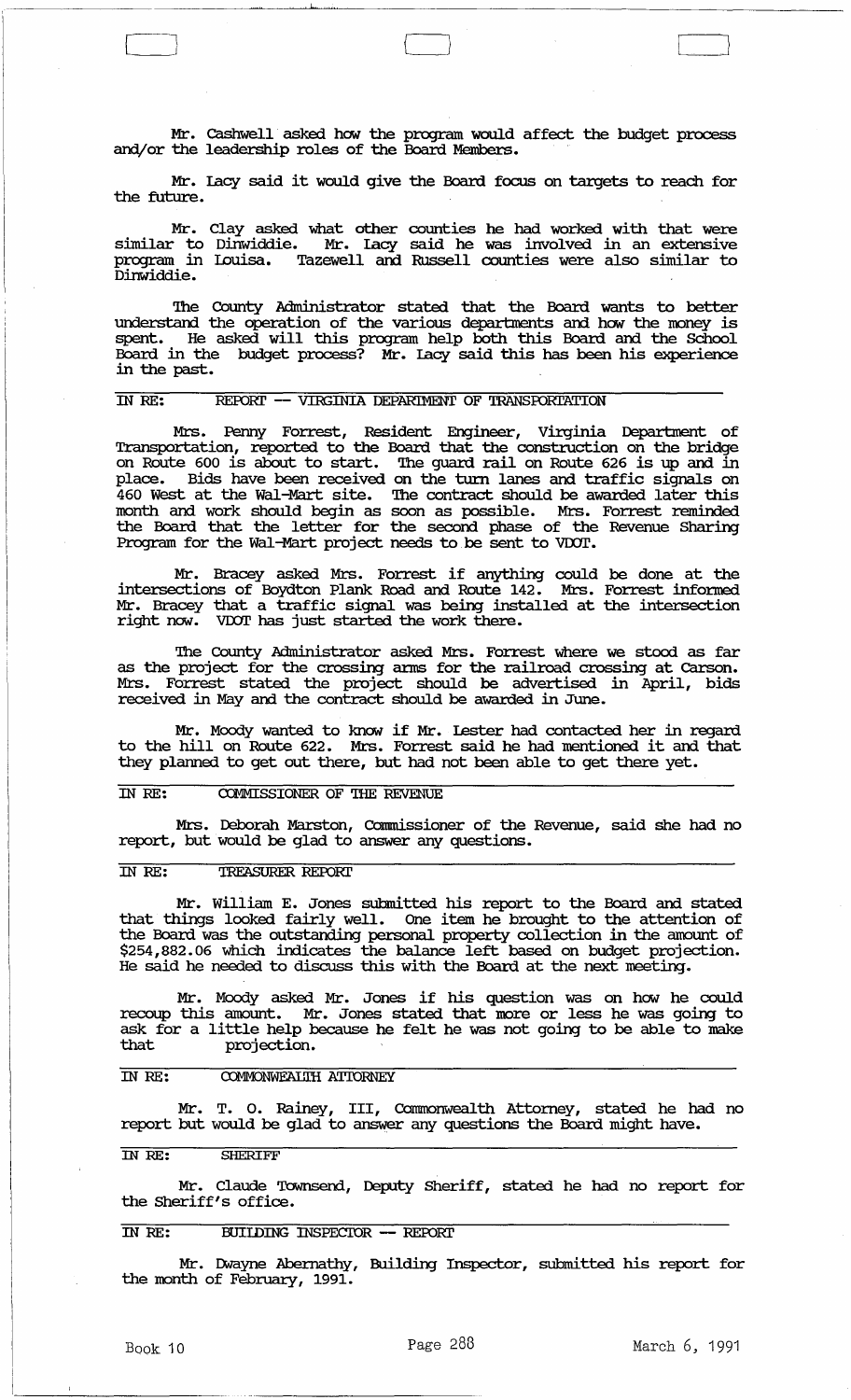# m RE: ANIMAL WARDEN - REroRr

Mr. John Mellick, Animal Warden, submitted his report for the month of February, 1991.

### IN RE: APPROPRIATION OF FUNDS FOR WEST PETERSBURG CLEANUP --DIRECTOR OF PIANNING

Mr. leonard Ponder, Director of Planning, infonned the Board that the initial cleanup activities in West Petersburg are complete and that the cost had exceeded the initial appropriation in the sma of \$310.00. He requested an appropriation of that amount to finish paying the contractor.

Upon motion of Mr. Clay, seconded by Mr. Bracey, Mr. Clay, Mr. Moody, Mr. Bracey, Mr. Harrison, voting "aye",

BE IT RESOLVED by the Board of SUpervisors of Dinwiddie County, Virginia, that \$310.00 be appropriated to complete payment of the contractor for the clean-up of West Petersburg.

Mr. Ponder stated that the clean-up has been very effective and that there is interest in private development in the area now.

### IN RE: DIRECTOR OF SOCIAL SERVICES -- AUTHORIZATION TO SPEND ADDITIONAL 1990 - 1991 FUNDS

Mrs. King Talley, Director of Social Services, infonned the Board that additional funds in the amount of \$13,666.00 have been allocated to the Department of Social services to be used to provide services to Dinwiddie citizens. No local money is required to natch these funds. She requested authorization for the treasurer to accept these funds and authorization for expenditure by the Social Services Department.

Upon motion of Mr. Moody, seconded by Mr. Clay, Mr. Clay, Mr. Moody, Mr. Bracey, Mr. Harrison, voting "aye",

BE IT RESOLVED by the Board of SUpervisors of Dinwiddie County, Virginia, that the additional funds in the amount of \$13,666.00 allocated to the Department of Social Services to provide services to the Dinwiddie citizens are authorized to be accepted by the Treasurer and expended by the Social Services Department for FY 1991.

Mrs. Talley stated she hoped to be able to keep her FY '91 budget expenditures within the total local appropriated amount.

### m RE: SUPERINTENDENT OF SCHooIS

Dr. Vaughn, Superintendent of Schools, stated that he had no report but would be glad to answer any questions.

### IN RE: IANDFILL AUTHORITY -- COUNTY ATTORNEY

Mr. Tom Kearney, County Attorney, stated that because of the potential for large and continuous financial requirements for the Dinwiddie County landfill and the fact that the County cannot issue long-tenn bonds or notes for such. landfill financing without a prior referendum for general obligation debt and the prospects for limited revenue bond or note debt for such financing is restricted by the limited revenues from the landfill operations, another possible option for the County is to fonn a separate landfill authority to be camposed of preferably the same membership as the Board of Supervisors. Mr. Kearney requested authorization to draft an ordinance for the creation of a landfill authority and to advertise it for public hearing.

Upon motion of Mr. Bracey, seconded by Mr. Clay, Mr. Clay, Mr. Moody, Mr. Tickle, Mr. Bracey, Mr. Harrison, voting "aye", the County Attorney was authorized to draft an ordinance for creating a Landfill Authority for the County and advertise it for public hearing.

# IN RE: REPORT -- INTERIM RECREATION DIRECTOR

 $-$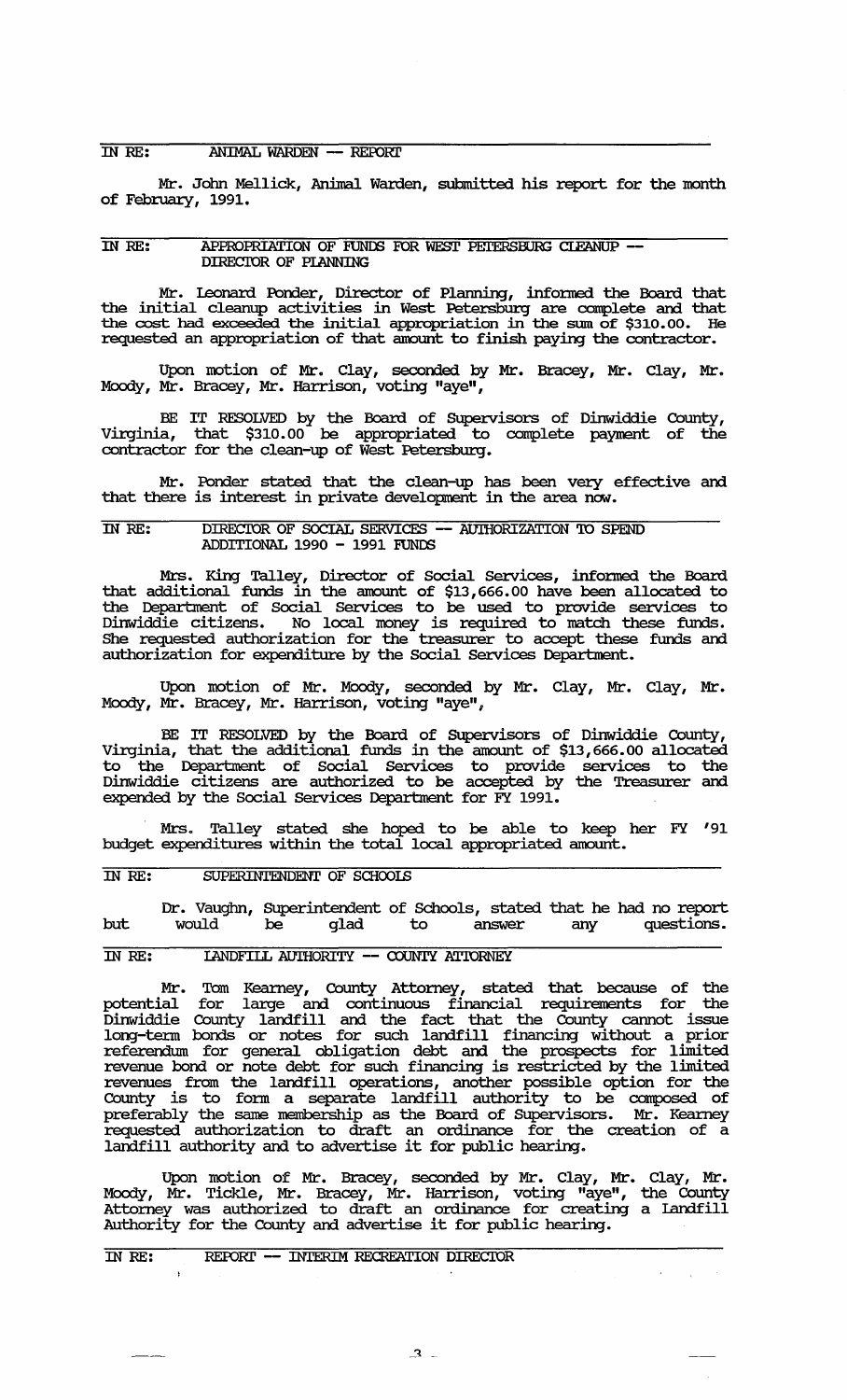Mrs. Heiser submitted her progress report for the month of February, 1991. Mrs. Heiser reported to the Board that she has been February, 1991. Mrs. Heiser reported to the Board that she has been<br>working on getting the softball field ready at the Eastside School with people that have volunteered to help. In order to complete the field for play a backstop is needed. Russell Fence Co., Inc. has agreed to erect a backstop at a reduced cost for the County Recreation Department. Mrs. Heiser asked the Board to authorize the purchase of the backstop materials at the reduced rate.

 $;$   $;$   $\frac{1}{2}$   $\frac{1}{2}$   $\frac{1}{2}$   $\frac{1}{2}$   $\frac{1}{2}$   $\frac{1}{2}$   $\frac{1}{2}$   $\frac{1}{2}$   $\frac{1}{2}$   $\frac{1}{2}$   $\frac{1}{2}$   $\frac{1}{2}$   $\frac{1}{2}$   $\frac{1}{2}$   $\frac{1}{2}$   $\frac{1}{2}$   $\frac{1}{2}$   $\frac{1}{2}$   $\frac{1}{2}$   $\frac{1}{2}$   $\frac{1}{2}$   $\frac$ LJ . .\' [=:J

Mr. Bracey told Mrs. Heiser that he had no problem with the backstop but to check and see if two fields could be established before erecting the backstop. The County Administrator stated that he would take a look at the field and make sure all space was used before the backstop would be installed.

Upon motion of Mr. Moody, seconded by Mr. Bracey, Mr. Clay, Mr. Moody, Mr. Bracey, Mr. Harrison, voting "aye", the Interim Recreation Director was authorized to purchase the backstop at the price quoted and work with the County Administrator to work out the most advantageous layout.

#### IN RE: DIRECTOR OF PUBLIC SAFEIY -- REPORT

.L

Mr. James C. Rice, Director of Public Safety, was absent due to illness, but his reports were submitted to the Board.

# IN RE: DIRECTOR OF WASTE MANAGEMENT -- REPORT

Mr. Dermy King, Director of Waste Management, presented the plans for the extended hours of operation for the spring cleanup as requested by the Board. He was given direction to try Plan A which closed the Landfill Wednesday afternoon and all day SUnday and to report back to the Board. He also asked for feedback on the purchase of a used vehicle for the landfill.

The Board directed Mr. King to work with the County Administrator on locating a vehicle and to get back to them with a recommendation.

# IN RE:  $A-(91)-1$  -- MUZZLE LOADING ORDINANCE

This being the time and place as advertised in the Progress-Index Newspaper on February 20, 1990 and February 27, 1991, for the Board of Supervisors to conduct a Public Hearing to consider an ordinance to amend the Dinwiddie County, Virginia Code, Chapter 15, titled "Offenses - Miscellaneous" , Section 15-3, titled "Hunting with certain rifles prohibited; exception.", by setting forth regulations for the hunting of game species in the County of Dinwiddie, Virginia, pursuant to authority  $\chi$  contained in Section 29.1-528 of the Code of Virginia ; (1950, as  $_{i\ell}^{\omega^{\lambda}}$  amended).  $\left\langle \!\! \left\langle \!\! \left\langle \!\! \left\langle \right\rangle \!\! \right\rangle \!\! \right\rangle \right\rangle$  Mr. Richard Peck spoke in favor of the ordinance.

No one spoke against the ordinance.'

Upon motion of Mr. Bracey, seconded by Mr. Clay, Mr. Bracey, Mr. Clay, Mr. Moody, Mr. Harrison, voting "aye", the following ordinance was adopted:

BE IT ORDAINED, by the Board of Supervisors of the County of Dinwiddie, Virginia that section 15-3 of "The Code of the County of Dinwiddie, Virginia that section 15-3 of "The Code or Dinwiddie" be and it is hereby amended to read as follows:

Sec. 15-3. Hunting with certain rifles prohibited; exceptions.

It shall be unlawful and a Class 3 misdemeanor for any person to hunt with a rifle of a caliber larger than .22 in the County, except in the hunting of groundhogs (woodchucks) between March 1 and August 31; however, this ordinance shall not apply and does specifically exempt fram the above provisions the hunting of game. species with a muzzleloading rifle during the prescribed open seasons for the hunting of game species as established by the Commission of Game and Inland Fisheries; provided, however, that the use of such muzzle loading rifle in the hunting of deer may only be fram a stand located at least ten (10) feet in elevation above the ground, and provided also that the use of telescopic sites and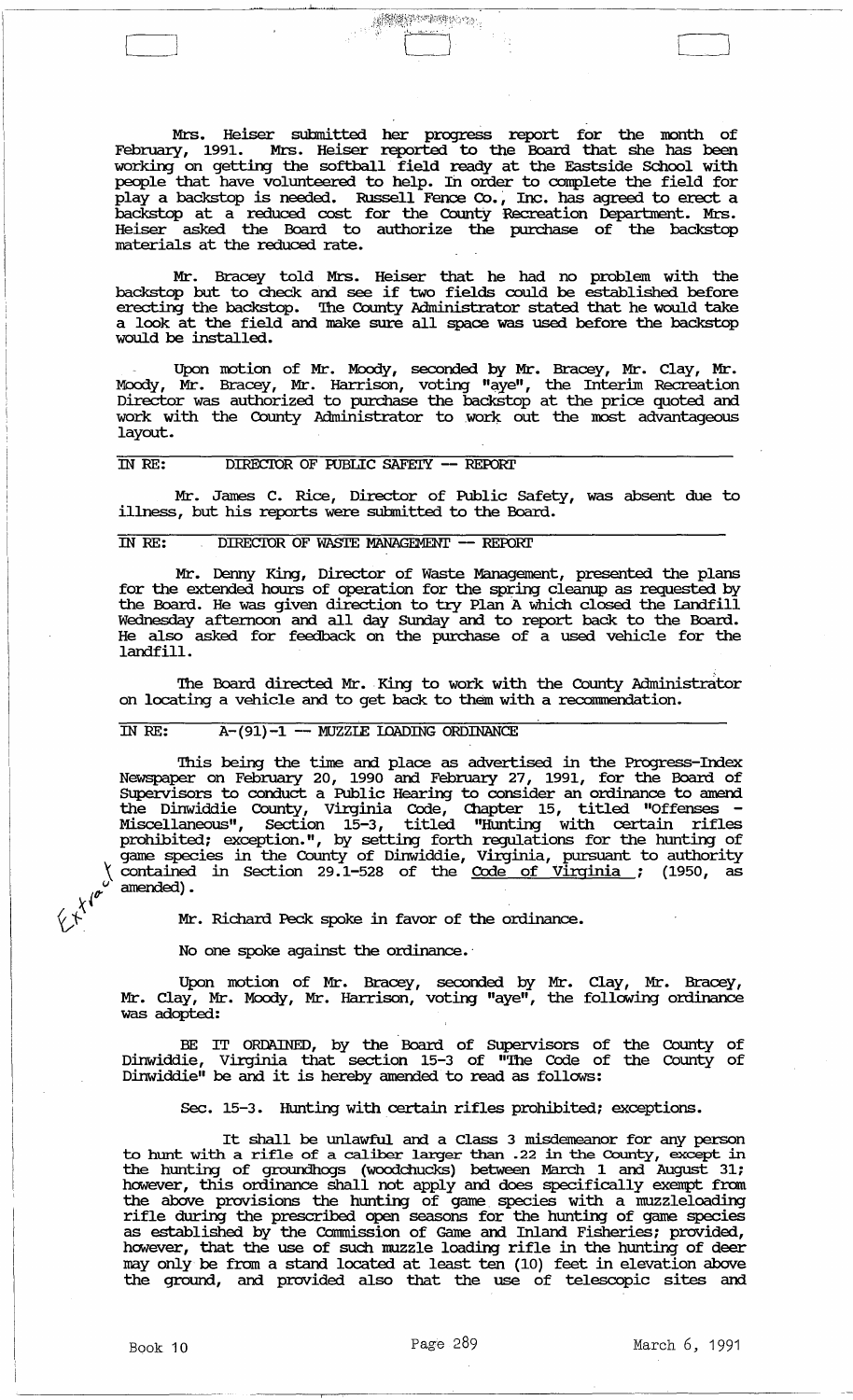"accelerator" cartridges is strictly prohibited from use in conjunction with said muzzle loading weapons.

This ordinance shall become effective on March 1, 1991.

IN RE:  $A-(1)-2$  -- PROCUREMENT ORDINANCE AMENIMENT

This being the time and place as advertised in the Progress-Index Newspaper on February 20, 1990 and February 27, 1991, for the Board of Supervisors to conduct a Public Hearing to consider an ordinance to amend Chapter 2 of the Dinwiddie County, Virginia Code, which governs the procurement of goods and service with County funds.

No one spoke in support of the ordinance.

No one spoke in opposition to the ordinance.

Upon motion of Mr. Moody, seconded by Mr. Bracey, Mr. Bracey, Mr. Clay, Mr. Moody, Mr. Harrison voting "aye", the following amendment to the procurement ordinance is adopted:

WHEREAS, the County of Dinwiddie, Virginia (the "County") has adopted Article IV of Chapter 2 of the Dinwiddie Code (the "Code") which governs the procurement of goods and services with County funds; and

WHEREAS, the Virginia General Assembly recently enacted amendments to Section 11-35 et seq of the Code of Virginia, as amended (the "Virginia Code") which alter the statutory amounts which govern said procurements; and

WHEREAS, the Board of Supervisors of Dinwiddie County (the "Board") desires to amend the Code to reflect said amendments;

NOW, THEREFORE, BE IT ORDAINED, that the Board hereby adopts the following amendments to Chapter 2 of the Code:

Sec. 2-66. Definitions.

 $\langle$ *cJ*   $\aleph^{\mu}$ 

 $\langle \downarrow^{\Lambda} \rangle$ 

(unchanged, except for the addition to the following definition: )

Professional services: Work performed by an independent contractor within the scope of the practice of accounting, architecture, land surveying, landscape architecture, law, medicine, optometry, pharmacy or professional engineering.

Sec. 2-67. Exemptions from article.

(b) The provisions of this article shall not apply to contracts entered into prior to July 1, 1989, which shall continue to be governed by the procurement policies and regulations of the County in effect at the time those contracts were executed.

Sec. 2-70. Purchases of less than \$15,000.00.

The Board of SUpervisors (the "Board") shall have the right to establish purchase procedures, if adopted in writing, that do not require competitive sealed bids or competitive negotiation for single tenn contracts not expected to exceed fifteen thousand dollars (\$15,000.00). SUch procedures shall provide for competition wherever practicable.

Sec. 2-75. Requirements for certain state-aid projects.

No contract for the construction of any building, or an addition to or inprovement of an existing building by the County or a public body of the County, for which state funds of fifteen thousand dollars (\$15,000.00) or more, either by appropriation, grant-in-aid or loan, are used or are to be used for all or part of the cost of construction shall be let except after competitive sealed bidding or competitive negotiation. '!he procedure for. the advertising for bids or proposals and for letting of the contract shall confonn, mutatis mutandis, to this article. No person shall be eligible to bid on, or submit a proposal for, and such. contract nor have same awarded to him, if

 $-5.$ .

 $\frac{1}{2} \left( \frac{1}{2} \right) \left( \frac{1}{2} \right) \left( \frac{1}{2} \right) \left( \frac{1}{2} \right) \left( \frac{1}{2} \right) \left( \frac{1}{2} \right) \left( \frac{1}{2} \right) \left( \frac{1}{2} \right) \left( \frac{1}{2} \right) \left( \frac{1}{2} \right) \left( \frac{1}{2} \right) \left( \frac{1}{2} \right) \left( \frac{1}{2} \right) \left( \frac{1}{2} \right) \left( \frac{1}{2} \right) \left( \frac{1}{2} \right) \left( \frac$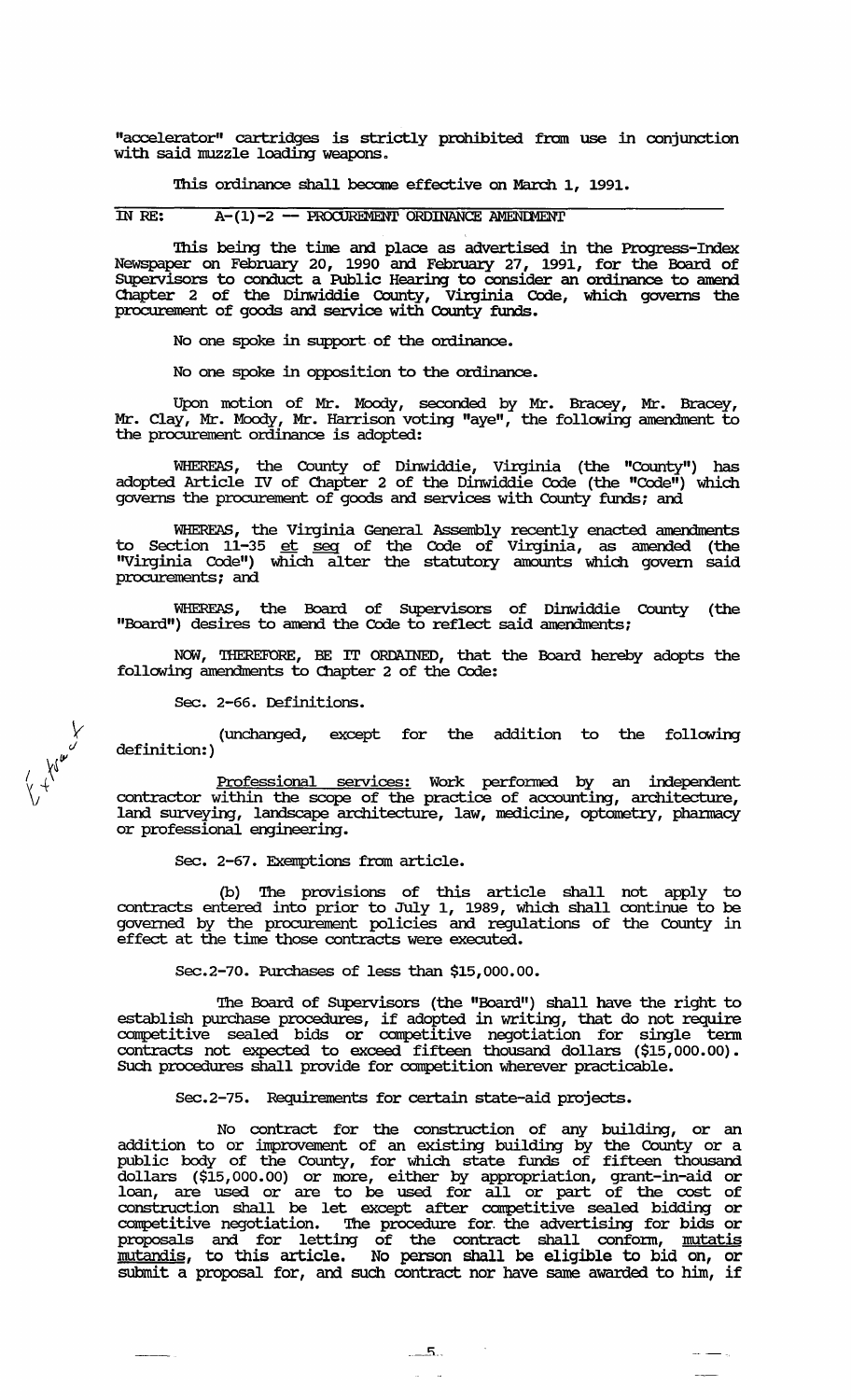he has been engaged as architect or engineer for the same project under a separate contract.

I . . \

 $\begin{pmatrix} 1 & 1 \\ 1 & 1 \end{pmatrix}$ 

Sec. 2-77. Discrimination prohibited in soliciting or awarding contracts.

(a) In the solicitation or awarding of contracts, the county shall not discriminate because of race, religion, color, sex or national origin of the bidder or offeror.

(b) Whenever solicitations are made, each public body shall include businesses selected from a list made available by the department of Minority Business Enterprise.

Sec. 2-106. Purchase at auction.

Upon a determination made in advance by the Board of SUpervisors and set forth in writing that the purchase of goods, products or commodities from a public auction sale is in the best interest of the public, such items may be purchased at the auction. The writing shall docmnent the basis for the determination.

Sec. 2-107. Exceptions to requirements for competitive procurement.

(a) Any public body may enter into contracts without competition for the purchase of goods or services (i) which are performed or produced by persons, or in schools or workshops, under the supervision of the Virginia Department for the visually Handicapped; or (ii) which are perfonned or produced by nonprofit sheltered workshops or other nonprofit organizations which offer transitional or supported employment services serving the handicapped.

(b) Any public body may enter into contracts without competition for (i) legal services, provided that the pertinent provisions of Chapter 11 (S 2.1-117 et seq.) of Title 2.1 remain applicable; or (ii) expert witnesses and other services associated with litigation or regulatory proceedings.

(c) Any public body may extend the term of an existing contract for services to allow completion of any work undertaken but not completed during the original tenn of the contract.

(d) An industrial development authority may enter into contracts without competition with respect to any item of cost of "authority facilities" or "facilities" as defined in SI5.1-1374 (d) and  $(e)$ .

(e) '!he Department of Alcoholic Beverage Control may procure alcoholic beverages without competitive sealed bidding or competitive negotiation.

(f) Any public body administering public assistance programs as defined in S63.1-87 or the fuel assistance program may procure goods or personal services for direct use by the recipients of such programs without competitive sealed bidding or competitive negotiations if the procurement is made for an individual recipient. Contracts for the bulk procurement of goods or services for the use of recipients shall not be exempted from the requirements of SII-47.

(g) Any public body may enter into contracts without competitive sealed bidding or competitive negotiation for insurance if competitive seared bioding or competitive negotiation for insurance if the purchased through an association of which it is a member if the association was fonned and is maintained for the purpose of promoting the interest and welfare of and developing close relationships with similar public bodies, provided such association has procured the insurance by use of COl1q;)etitive principles and provided that the public body has made a detennination in advance after reasonable notice to the public and set forth in writing that competitive sealed bidding and competitive negotiation are not fiscally advantageous to the public. '!he writing shall docmnent the basis for this determination.

(h) '!he Department of Health may enter into contracts with laboratories providing cytology and related services without competitive<br>sealed bidding or competitive negotiation if competitive sealed bidding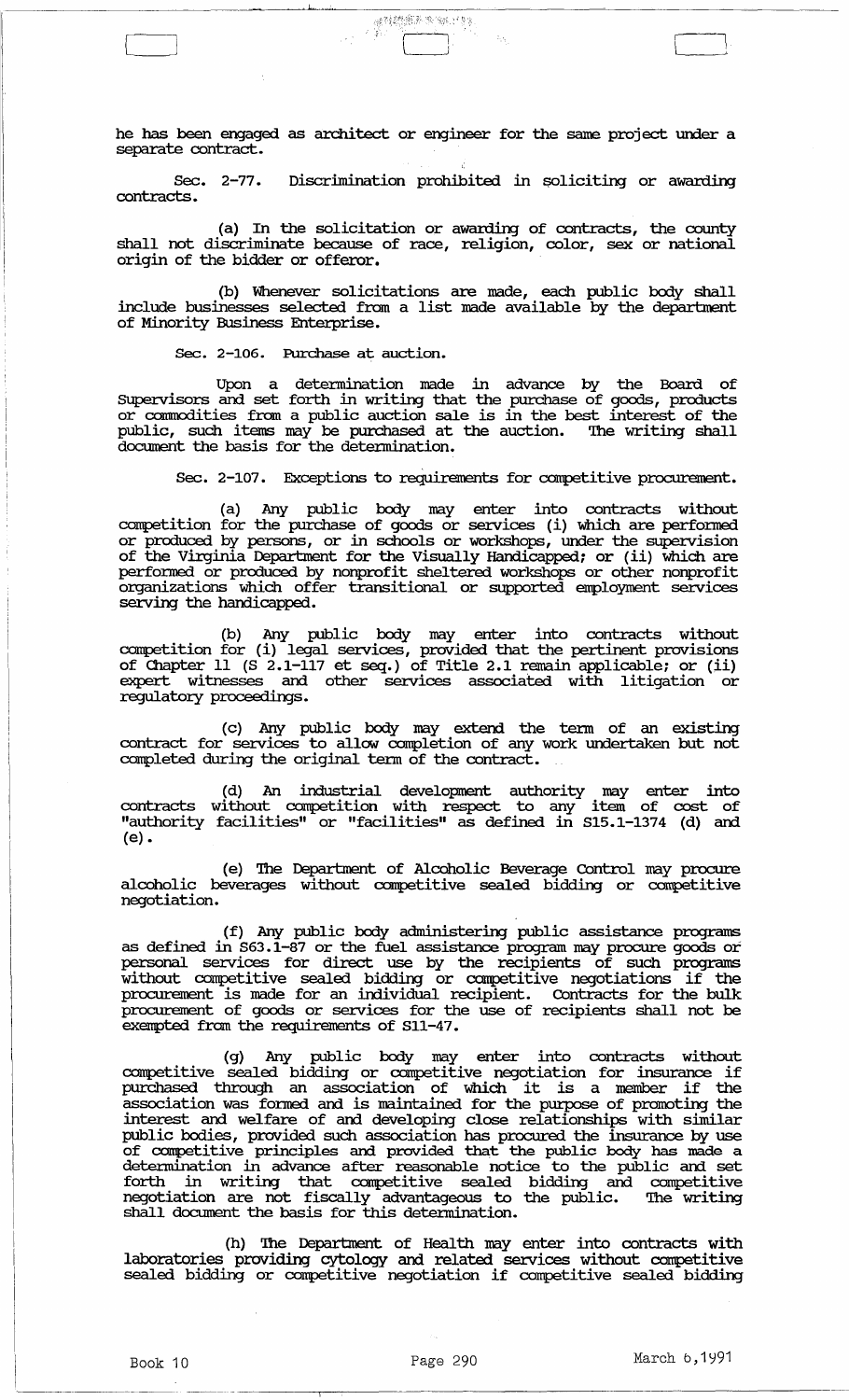and competitive negotiations are not fiscally advantageous to the public to provide quality control as prescribed in writing by the Conunissioner of Health. (1982, c.647; 1984, c. 764; 1987, cc. 194, 248; 1989, c. 235).

Sec. 2-113. Proscribed participation by public enployees in procurement transactions.

Except as may be specifically allowed by provisions of the State Comprehensive Conflicts of Interests Act (Code of Virginia, Section 2.1-599 et seq. ), no public employees having official responsibilities for a procurenent transaction shall participate in that transaction on behalf of the county when enployment knows that:

(subsections (1) through (4) remain unchanged.)

# IN RE: PROCUREMENT RESOLUTION

Upon motion of Mr. Moody, seconded by Mr. Clay, Mr. Bracey, Mr. Clay, Mr. Moody, Mr. Harrison, voting "aye", the following resolution is adopted:

WHEREAS, the Dinwiddie County Board of SUpervisors (the "Board") has adopted section 2-67 which authorizes the Board to enter into contracts for single or tenn contracts that do not require conpetitive sealed bids or competitive negotiation where the cost is not expected to exceed \$15,000.00, and

WHEREAS, the Board, pursuant to Virginia Code section 11-4IF. and Dinwiddie Code section  $2-67$ , has made the determination that written purchase procedures are necessary in order to implement those sections exempting certain purchases from the Procurement Act requirements and to still provide for competition wherever practicable, and

WHEREAS, the Board desires to authorize the County Administrator to enter into said contracts, after having received at least three bids infonnally, as practicable, either oral or written, and making notations of same in the County records, and

WHEREAS, the Board desires to further authorize the County Administrator to purchase goods and/or services from a single provider without requiring three bids where he has determined that no other source is practicably available.

NOW, THEREFORE, BE IT RESOLVED, that the Dinwiddie County Board of SUpervisors hereby authorizes the County Administrator to enter into contracts for the procurement of goods and/or services where the total cost is expected to be \$15,000.00 or less, after receiving at least three bids infonnally, as practicable, either oral or written, and making notations of same in the County records. The County Administrator is further authorized to purchase goods and/or services from a single provider without requiring three bids where he has detennined that no other source is practicably available.

This resolution shall be immediately effective.

IN RE: RENEWAL OF THE LAKE CHESDIN BOAT LANDING CONTRACT

Upon motion of Mr. clay, seconded by Mr. Bracey, Mr. Bracey, Mr. Clay, Mr. Moody, Mr. Harrison, voting "aye",

BE IT RESOLVED, by the Board of SUpervisors of Dinwiddie County, that the County Administrator is authorized to execute a renewal of the contract with Mr. Frank Blaha to maintain the Lake Chesdin Boat Landing owned by the Virginia Commission of Game and Inland Fisheries, effective March. 16, thru october 31, 1991, and

BE IT FURIHER RESOLVED THAT, Mr. Blaha is authorized to proceed with the minor repairs needed at the facility.

IN RE: RENEWAL OF THE CONTRACT FOR FY '91 AUDIT AND FINANCIAL ASSISTANCE-- ROBINSON, FARMER, COX ASSOCIATES

 $\frac{1}{\sqrt{2}}$  Upon motion of Mr. Clay, seconded by Mr. Bracey, Mr. Bracey,  $\omega^\cup$  Mr. Clay, Mr. Moody, Mr. Harrison, voting "aye",

 $\chi_{0}$  $\mathcal{L}_{\mathcal{H}_{\bm{\lambda}}}$ 

c./ *{ 1'10"*   $\mathfrak{c}$ 

Elgyword

*y* 

*\_l* 

 $\epsilon = \epsilon + \epsilon_{\rm eff}$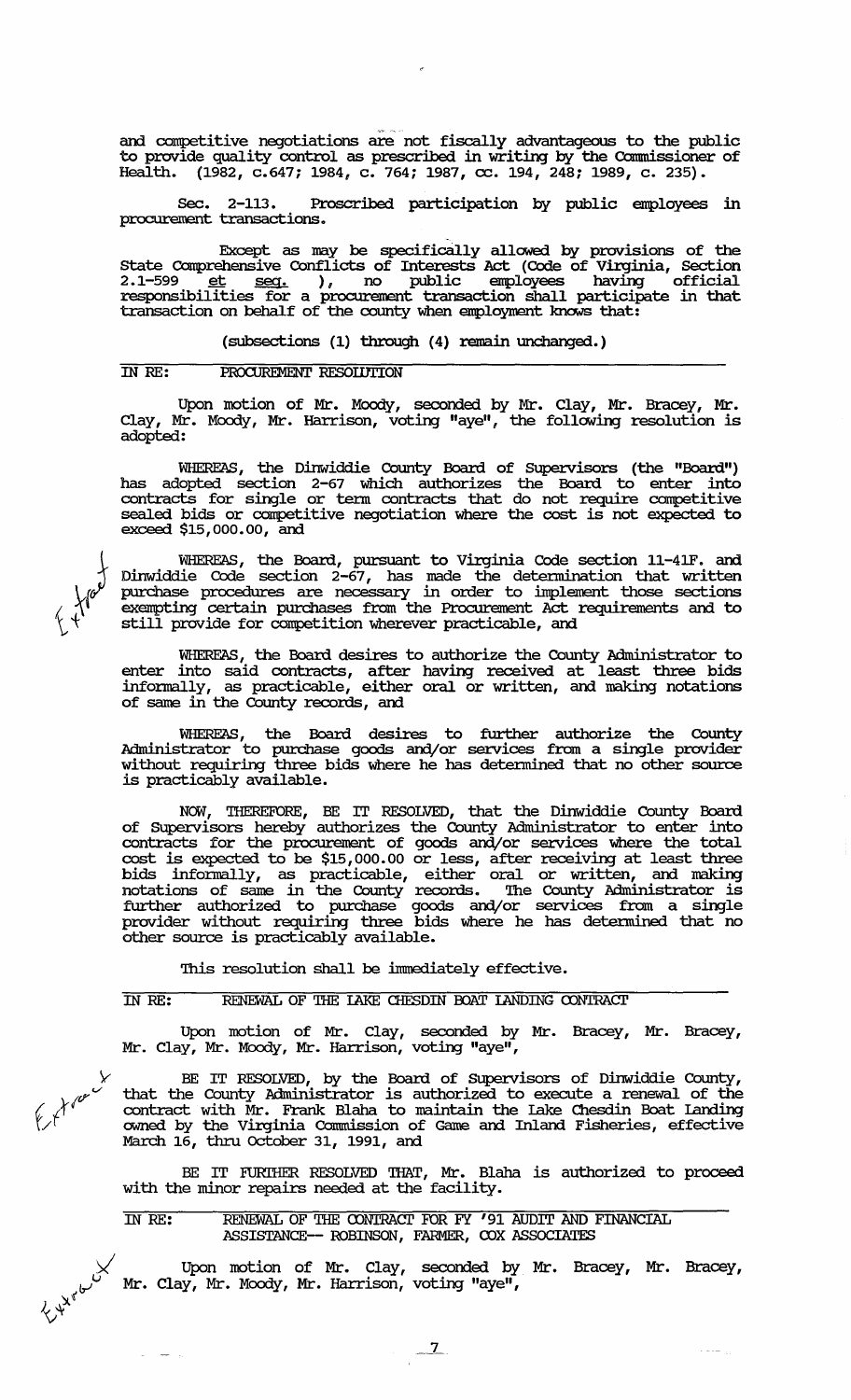BE IT RESOLVED, by the Board of Supervisors of Dinwiddie County, Virginia, that the County Administrator is authorized to execute a renewal contract with the firm of Robinson, Farmer, Cox Associates for the County's audit services for the 1990-1991 budget year, in the amount of \$14,000.00 and for budget and financial assistance in the amount of \$2,500.00.

CJ

**BARRAHYL** 

# IN RE: DISTRIBUTION OF TWO FOR LIFE FUNDS

'!he Assistant County Administrator reviewed with the Board the status of the "One for Life" funds received by the County for emergency medical services. Without more detailed investigation, it appears that the County received \$4058 in FY 89-90 for the FY 88-89 allocation am no funds have been received since. On March 7, 1990, the Board took action to retain these funds in the General Fund until requests were received for their use. Earlier in the year, the Board took action to allocate \$4,238 to the Dinwiddie Fire & Rescue Department to equip their new ambulance.

She stated that the Board had two decisions to make at this time: 1. How they wish to divide the allocations when they are received and 2. Whether to retain the funds in the General Fund until a request is received for a qualified expenditure or send the allocation directly to the emergency medical services organization in total upon receipt by the County and ask that organization for an accounting at the end of the year. She cautioned the Board that the ultimate responsibility for expenditure of the funds is theirs regardless of where or how it is allocated.

Mr. Bracey stated he felt the funds should be divided equally between the two organizations. 'Ihe Chainnan asked Mr. Harry Clay, Dinwiddie Rescue Squad, to ccmnent on the distribution of the funds. Mr. Clay stated that since his irwolvement with the origination of the One for Life program, the Rescue Squad traditionally received a check and in return sent the County an accounting of what the funds were used for and he was not aware of any problem with the expenditures. Mr. Clay stated he felt it was an issue of whether the Board trusted them to make the proper expenditures. There is a form required outlining what the use of the funds were and the state is very specific in its guidelines.

'Ihe Assistant County Administrator stated she would like to investigate further actually what funds have been receiVed, but it appears the County has not received any funds for two years. Mr. Clay stated he would give the state a call also. Mr. Clay stated based on the number of would give the state a call also. In: clay stated based on the humber of calls the two organizations are running, he wondered if an equal distribution would really be an equitable distribution since expenses are related directly to the number of calls. '!he County Administrator stated that probably the greatest need should be considered. Mr. Clay suggested the Board might want to consider holding a reserve for emergency needs and the Rescue Squad would not have a problem with that.

The Chairman suggested Mr. Clay meet with the County Administrator and come up with a recommendation for distribution of the funds based on a percentage. Mr. Harrison added that they also consider need with the establishment of a reserve.

Mr. Clay stated the Squad was a little disappointed that they did not receive any of the funds last year and did not know they weren't going to receive them. The County Administrator stated it was his understanding that at the particular time these funds came down, that there was some question as to the viability of the organization and the Board was in the midst of working with some members to try to make a determination of that and decide how best the Board might assist them. He continued stating that the Board is pleased with their progress and now is the time to begin looking at how best to disburse those funds for their benefit. Mr. Harrison stated that two members of the organization stated last year that they did not need any money. Mr.. Clay responded by stating the Squad keeps a certain amount of money as a reserve, for use such as purchase of an ambulance, and the rest is used for operations.

Mr. Aubrey Clay stated he felt the Board should wait until they find out what the County will be receiving to divide before making a decision. Mr. Bracey reiterated the discussion concerning dividing the

.<br>. با يا يا جاي